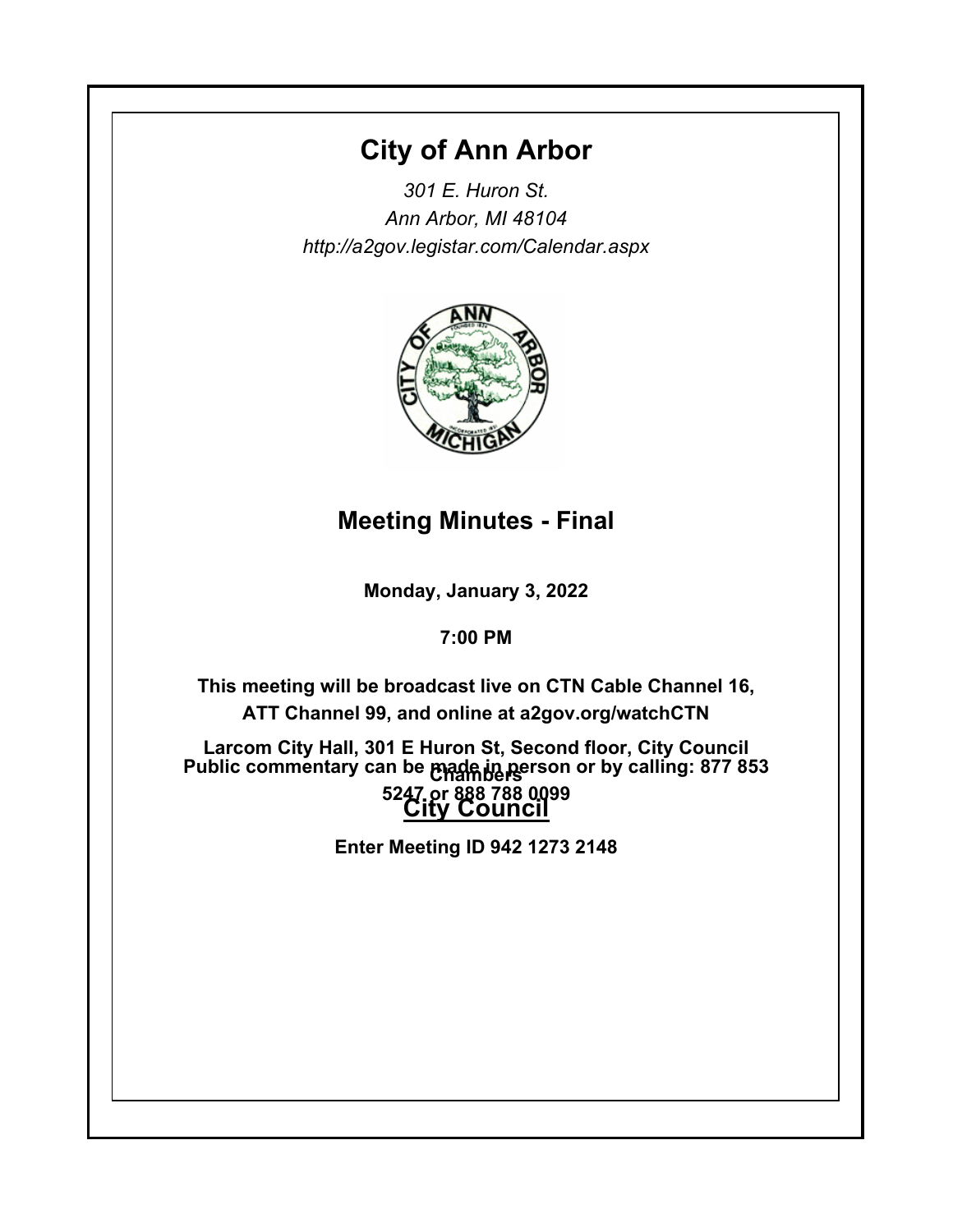#### **CALL TO ORDER**

*Mayor Christopher Taylor called the meeting of the Ann Arbor City Council to order at 7:04 p.m. in the Guy C. Larcom, Jr. Building, 2nd Floor Council Chambers, 301 E. Huron St.*

#### **MOMENT OF SILENCE**

*Council stood for a moment of silence.*

#### **PLEDGE OF ALLEGIANCE**

*Mayor Taylor led Council in the recitation of the Pledge of Allegiance.*

#### **ROLL CALL OF COUNCIL**

| <b>Present:</b> | 9 - | Mayor Christopher Taylor, Councilmember Julie Grand,                        |
|-----------------|-----|-----------------------------------------------------------------------------|
|                 |     | Councilmember Kathy Griswold, Councilmember Elizabeth                       |
|                 |     | Nelson, Councilmember Ali Ramlawi, Councilmember                            |
|                 |     | Erica Briggs, Councilmember Lisa Disch, Councilmember                       |
|                 |     | Jen Eyer and Councilmember Travis Radina                                    |
|                 |     | <b>Absent:</b> 2 - Councilmember Jeff Hayner and Councilmember Linh<br>Song |

#### **PROPOSED ITEMS TO BE ADDED TO THE AGENDA**

**[22-0024](http://a2gov.legistar.com/gateway.aspx?M=L&ID=29215)** Resolution in Support of Virtual Meetings under the OMA and SB-0705 and SB-0792

#### **APPROVAL OF AGENDA**

**A motion was made by Councilmember Eyer, seconded by Councilmember Griswold, that the Agenda be approved.**

#### **APPROVAL OF AGENDA**

**A motion was made by Councilmember Griswold, seconded by Councilmember Eyer, that the Agenda be approved with the following changes:**

#### **Add:**

**DC-4 Resolution in Support of Virtual Meetings under the OMA and**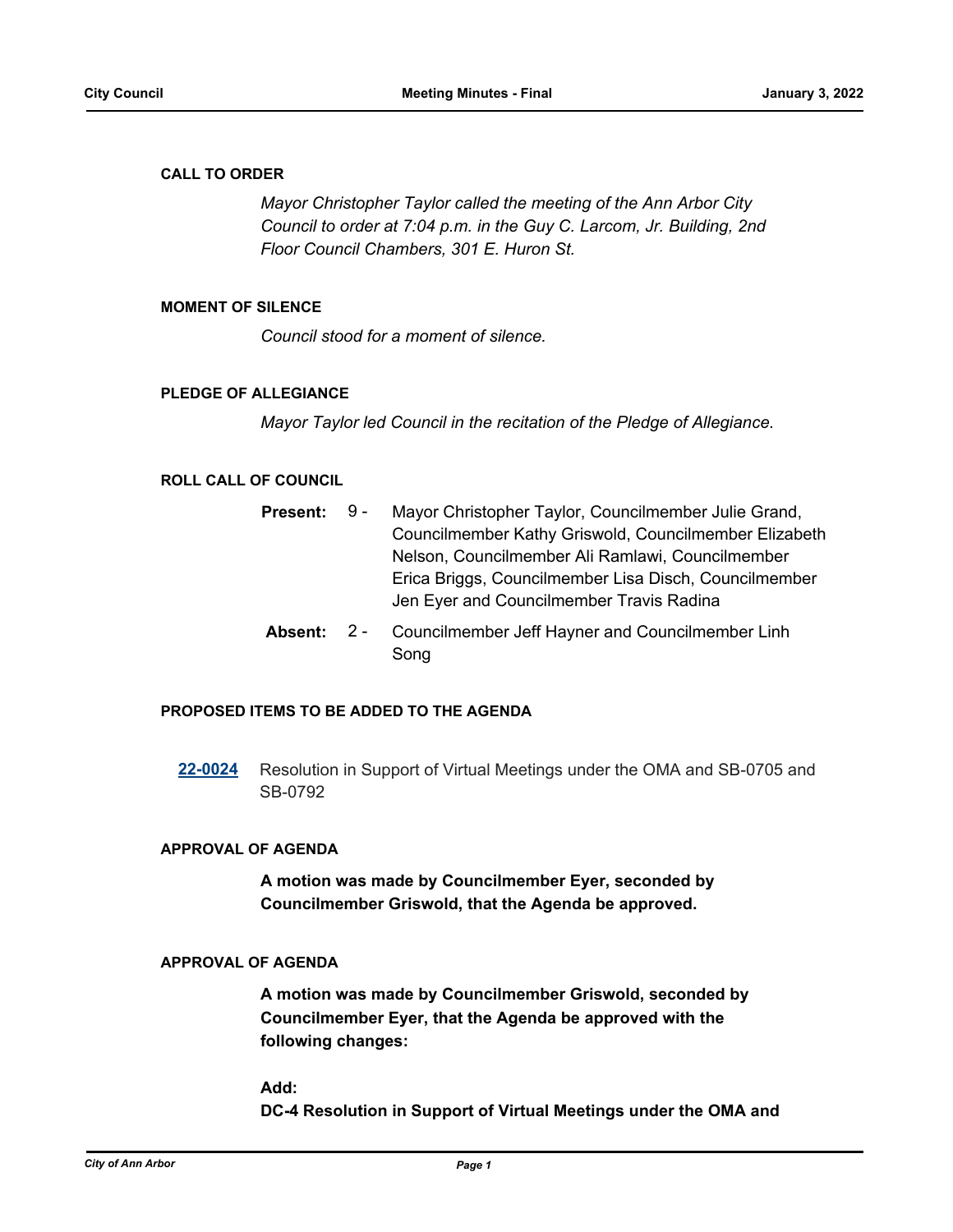#### **SB-0705 and SB-0792**

**On a voice vote, the Mayor declared the motion carried.**

#### **AC COMMUNICATIONS FROM THE CITY ADMINISTRATOR**

*Interim City Administrator Milton Dohoney Jr. submitted the following written reports for the information of Council:*

- **AC-1 [22-0004](http://a2gov.legistar.com/gateway.aspx?M=L&ID=29195)** Response to R-21-129 Resolution Directing the City Administrator to Develop an Unarmed Public Safety Response Program **Received and Filed**
- **AC-2 [22-0008](http://a2gov.legistar.com/gateway.aspx?M=L&ID=29199)** Pedestrian Safety Improvements Around Schools

#### **Received and Filed**

**AC-3 [22-0016](http://a2gov.legistar.com/gateway.aspx?M=L&ID=29207)** City Administrator's Report - January 3, 2022

### **Received and Filed**

**AC-4 [22-0017](http://a2gov.legistar.com/gateway.aspx?M=L&ID=29208)** South Main Street Reconfiguration - Pilot Extension

### **Received and Filed**

- **AC-5 [22-0018](http://a2gov.legistar.com/gateway.aspx?M=L&ID=29209)** Analysis of Trunkline Transfer from MDOT to Ann Arbor **Received and Filed**
- **AC-6 [22-0023](http://a2gov.legistar.com/gateway.aspx?M=L&ID=29214)** Agenda Response Memo and eComments January 3, 2022 **Received and Filed**

#### **INT INTRODUCTIONS**

**INT-1 [21-2254](http://a2gov.legistar.com/gateway.aspx?M=L&ID=29170)** Independent Community Police Oversight Commission (ICPOC) Monthly Update *Dr. Lisa Jackson, Chair of the Independent Community Police Oversight Commission, provided her monthly update to City Council on the work of*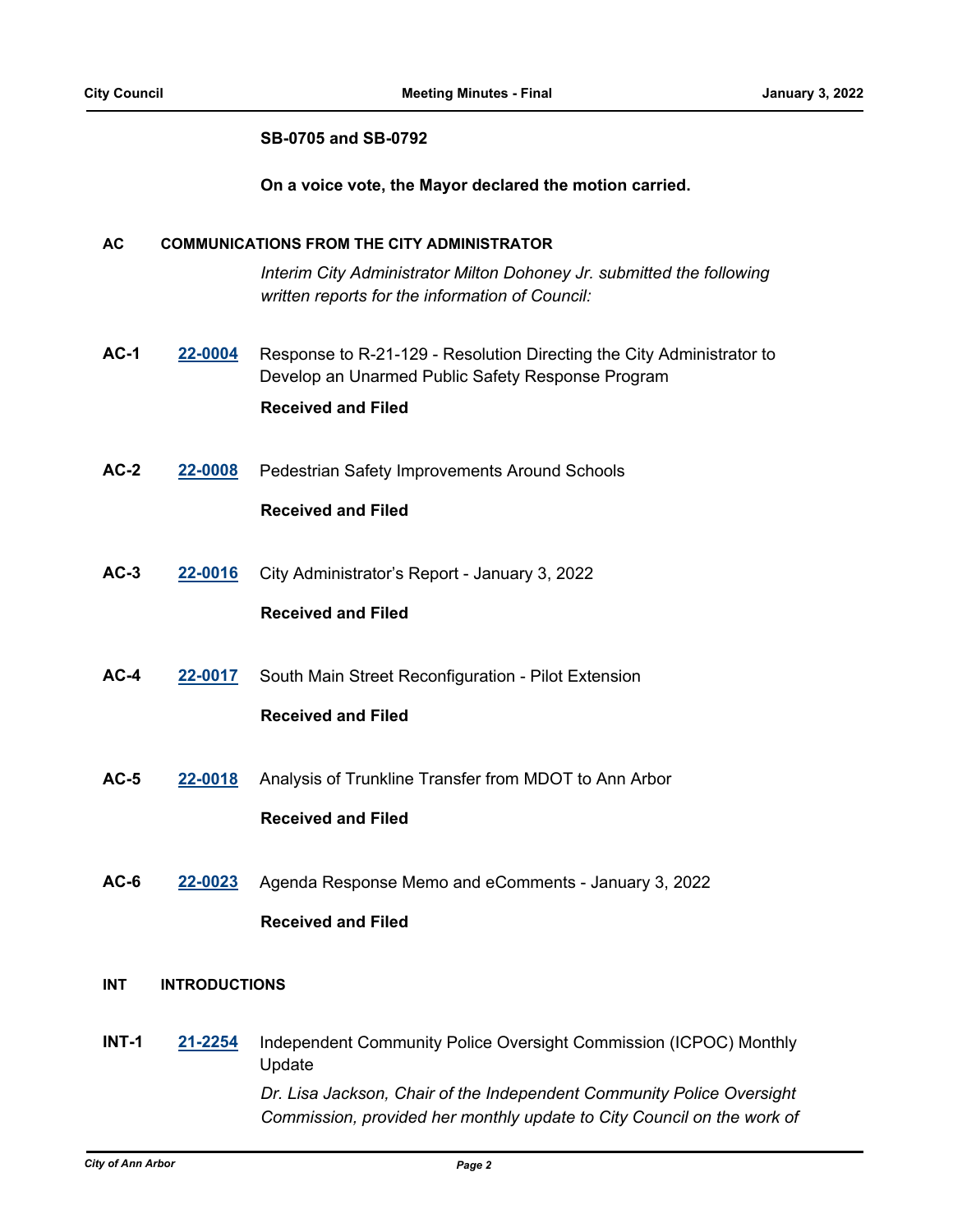*the Commission.*

**Received and Filed**

**PUBLIC COMMENTARY - RESERVED TIME (3 MINUTES PER SPEAKER)**

**\* (SPEAKERS ARE NOT PERMITTED TO GRANT THEIR RESERVED TIME TO AN ALTERNATE SPEAKER)**

**\* ACCOMMODATIONS CAN BE MADE FOR PERSONS NEEDING ASSISTANCE WHILE ADDRESSING COUNCIL**

**FOR ZOOM MEETINGS, PHONE CALLERS CAN PRESS \*9 TO RAISE HANDS AND \*6 TO UNMUTE THEIR PHONES WHEN CALLED UPON TO SPEAK.**

**1. Henry Herskovitz - Jewish Power (in-person speaker)**

*Henry Herskovitz, resident, spoke about Jewish power.*

**2. Mozghan Savabieasfahani - Why I am Running for City Council (in-person speaker)**

*Mozghan Savabieasfahani, Ward 4, stated she plans to run for City Council this year.*

**3. Blaine Coleman - We are Against Military Aid to Israel (in-person speaker)**

*Blaine Coleman, resident, spoke in opposition to military aid to Israel.*

**Glenn Nelson - Resolution Directing the City Administrator to Develop an Unarmed Public Safety Response Program (AC-1) (electronic speaker) 4.**

> *Glenn Nelson, resident, applauded the City's efforts to create an unarmed response program to address mental health needs.*

**Michelle Hughes - Ordinance to Repeal and Replace Section 9:62 of Chapter 108 (Disorderly Conduct) of Chapter IX (Police Regulations) (C-1) (electronic speaker) 5.**

> *Michelle Hughes, resident, spoke about the need for an unarmed response unit to address trans-gender needs in the community.*

**Thomas Stulberg - Resolution to Improve Pedestrian Safety at Crosswalks (DC-1) (electronic speaker) Mayor's Office Appointment Confirmations (MC-1) 6.**

> *Thomas Stulberg, of Lower Town, thanked Councilmember Griswold for bringing DC-1 to Council.*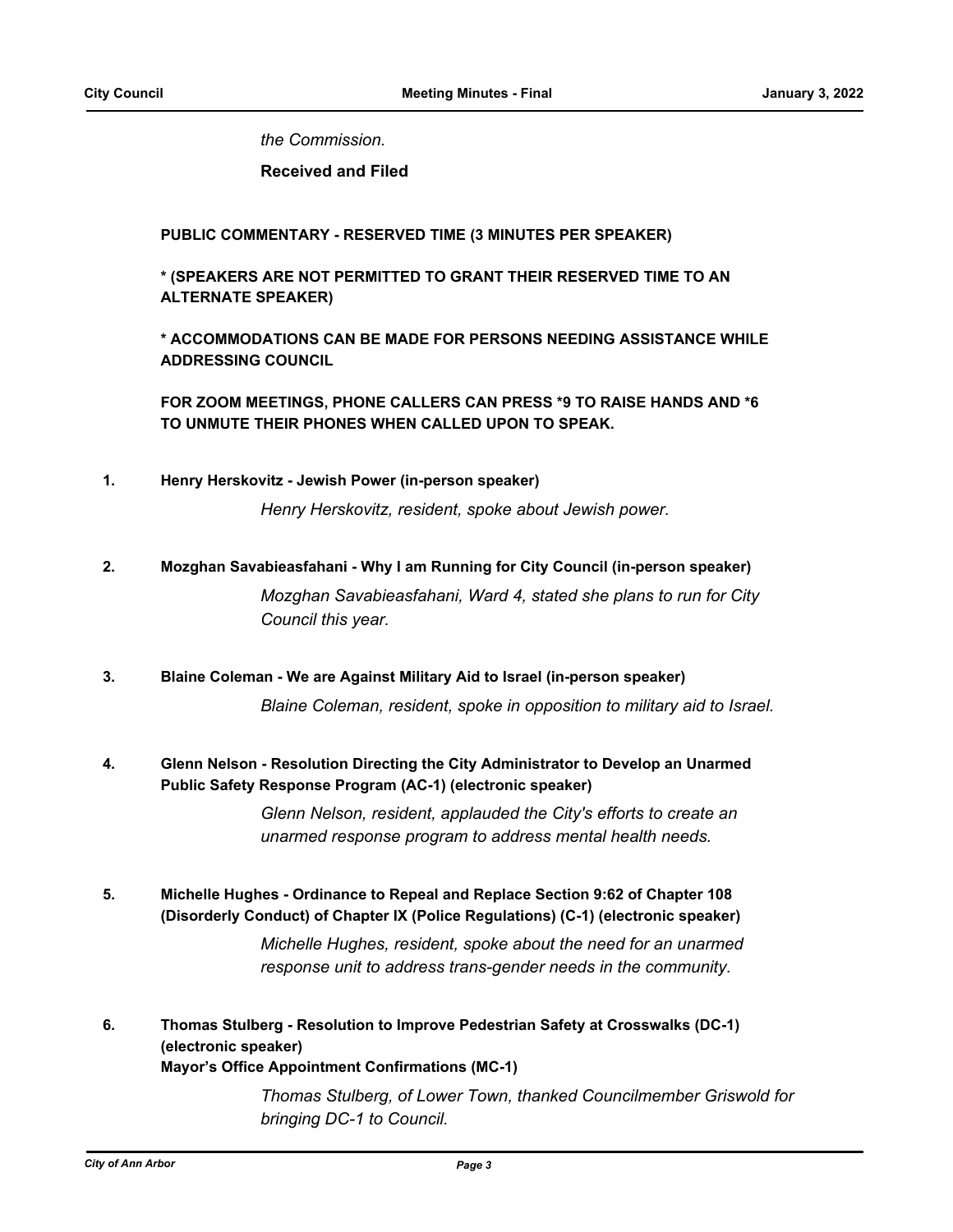**Anne Bannister - Resolution to Improve Pedestrian Safety at Crosswalks (DC-1) (electronic speaker) 7.**

*Not present.*

**Kathleen Murphey - Energy Commission Resolution Recommending City Council Authorize a Municipal Utility Feasibility Study (E-2) (electronic speaker) 8.**

> *Kathleen Murphey, resident, spoke in support of a City-owned electric utility.*

**Gus Teschke - Energy Commission Resolution Recommending City Council Authorize a Municipal Utility Feasibility Study (E-2) (electronic speaker) 9.**

*Gus Teschke, resident, spoke in support of a City-owned electric utility.*

**Sean Higgins - Energy Commission Resolution Recommending City Council Authorize a Municipal Utility Feasibility Study (E-2) (electronic speaker) 10.**

*Sean Higgins, resident, spoke in support of a City-owned electric utility.*

#### **Alternates:**

**Ralph McKee - The December 30th MLive Article Regarding City Government (electronic speaker) 1.**

> *Ralph McKee, Ward 5, expressed concern with Council's current behaviors and attitude.*

#### **CC COMMUNICATIONS FROM COUNCIL**

*COUNCILMEMBER RADINA*

*Councilmember Radina recognized the passing of long-time LGBTQ advocate, Jim Toy.*

*COUNCILMEMBER GRAND*

*Councilmember Grand recognized the retirement of Colin Smith, the City's Parks and Recreation Director.* 

*Councilmember Grand spoke about the City's new 4-year Council terms, noting that she will not be seeking a new term in 2022.*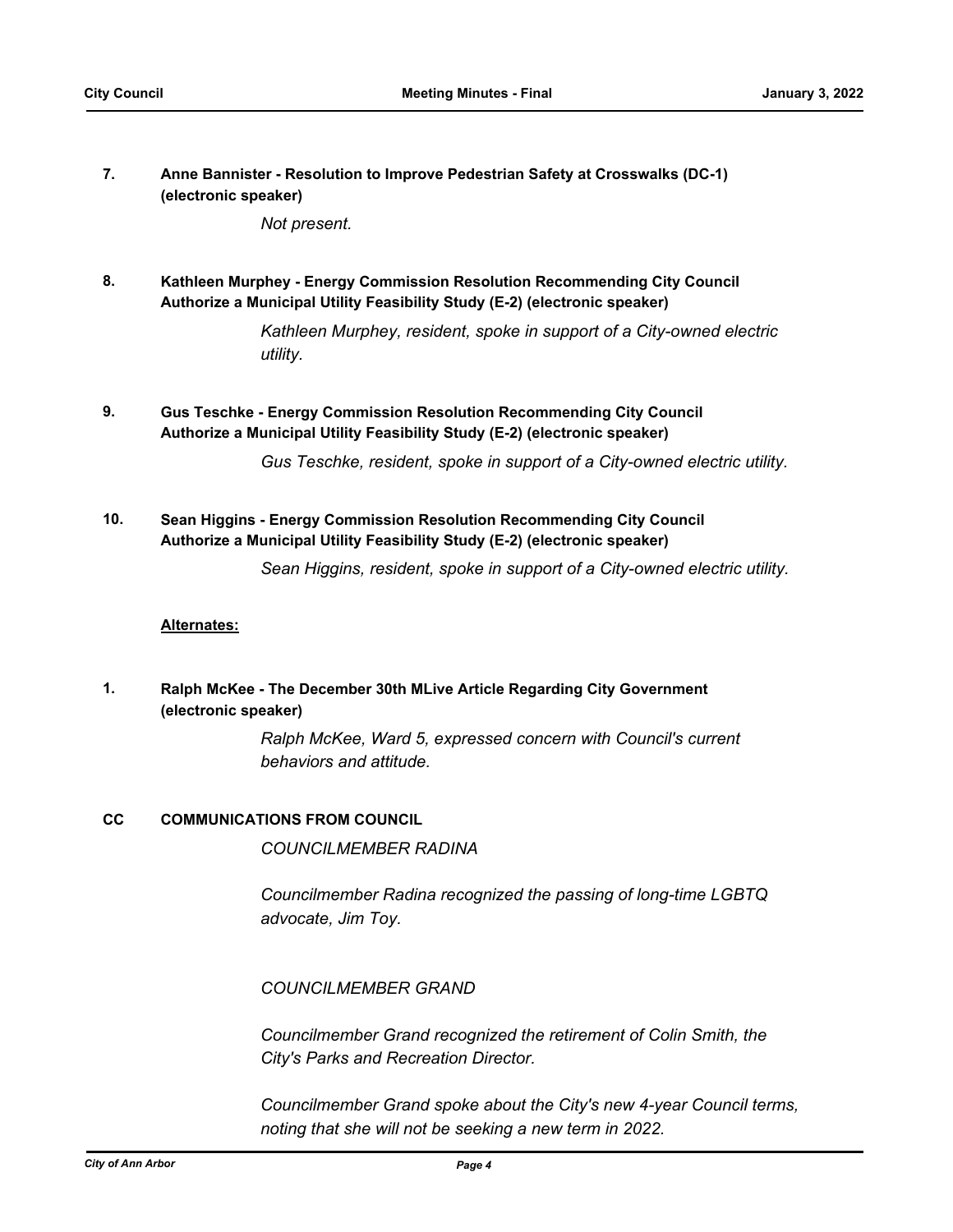#### **MC COMMUNICATIONS FROM THE MAYOR**

#### **MC-1 [21-2262](http://a2gov.legistar.com/gateway.aspx?M=L&ID=29178)** Appointments - Confirmations

*Mayor Taylor requested confirmation of the following appointments that were presented at the December 20, 2021 Regular Session of Council:* 

*Employees' Retirement System Board of Trustees Alexa Nerdrum-Reappointment 1530 Edinborough Rd. Ann Arbor, MI 48104 Term: Ending December 31, 2024*

*Historic District Commission Beverly Willis-Partial Term 3223 Homestead Commons Drive Ann Arbor, MI 48108 Term: Ending May 31, 2023*

*Transportation Commission Megan Brovan-Partial Term 522 N. Division St. Ann Arbor, MI 48104 Term: Ending May 31, 2022*

*Suzette Wanninkhof-Partial Term 225 Murray Ave. Ann Arbor, MI 48103 Term: Ending May 31, 2023*

*Economic Development Corporation Councilmember Eyer-Partial Term Nonvoting Position Term: Ending May 31, 2027*

**A motion was made by Councilmember Grand, seconded by Councilmember Radina, that the Appointments be approved. On a roll call, the vote was as follows with the Mayor declaring the motion carried:**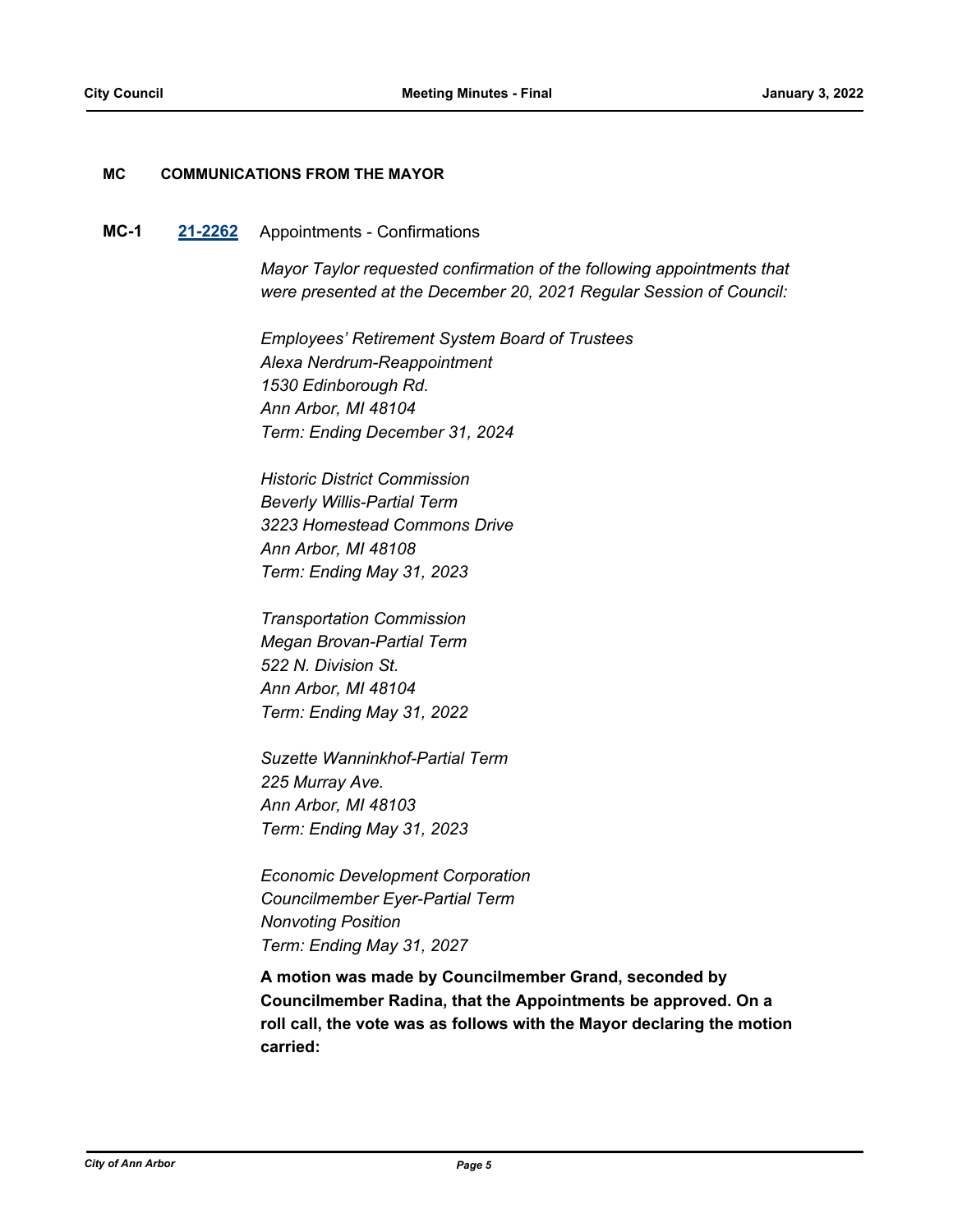|        |                                                             | Yeas:                                                                                                                      | 8 -   | Mayor Taylor, Councilmember Grand, Councilmember<br>Nelson, Councilmember Ramlawi, Councilmember Briggs,<br>Councilmember Disch, Councilmember Eyer and<br><b>Councilmember Radina</b> |  |  |  |
|--------|-------------------------------------------------------------|----------------------------------------------------------------------------------------------------------------------------|-------|----------------------------------------------------------------------------------------------------------------------------------------------------------------------------------------|--|--|--|
|        |                                                             | Nays:                                                                                                                      | $1 -$ | <b>Councilmember Griswold</b>                                                                                                                                                          |  |  |  |
|        |                                                             | Absent:                                                                                                                    | $2 -$ | <b>Councilmember Hayner and Councilmember Song</b>                                                                                                                                     |  |  |  |
| $MC-2$ | 22-0005<br>Nominations and Appointments for January 3, 2022 |                                                                                                                            |       |                                                                                                                                                                                        |  |  |  |
|        |                                                             | Mayor Taylor recommended the following nominations for approval at a<br>later date:                                        |       |                                                                                                                                                                                        |  |  |  |
|        |                                                             | <b>John Splitt</b><br>207 W. William St.<br><b>Housing Board of Appeals</b><br><b>Todd Ciesielski</b><br>403 Snyder Avenue |       | Downtown Area Citizens' Advisory Council<br>Ann Arbor, Michigan 48104<br>Term End Date: May 31, 2024<br>Ann Arbor, Michigan 48103<br>Term End Date: May 31, 2023                       |  |  |  |
|        |                                                             | <b>Robin Grosshuesch</b><br>719 Spring Street                                                                              |       | Ann Arbor, Michigan 48103<br>Term End Date: May 31, 2023<br>Referred to the City Council due back on 1/18/2022                                                                         |  |  |  |

## **CA CONSENT AGENDA**

### **Passed on consent agenda**

**A motion was made by Councilmember Radina, seconded by Councilmember Eyer, that the following Consent Agenda Items be approved as presented. On a voice vote, the Mayor declared the motion carried.**

**CA-1 21-2215 Enactment No: R-22-001 Approved**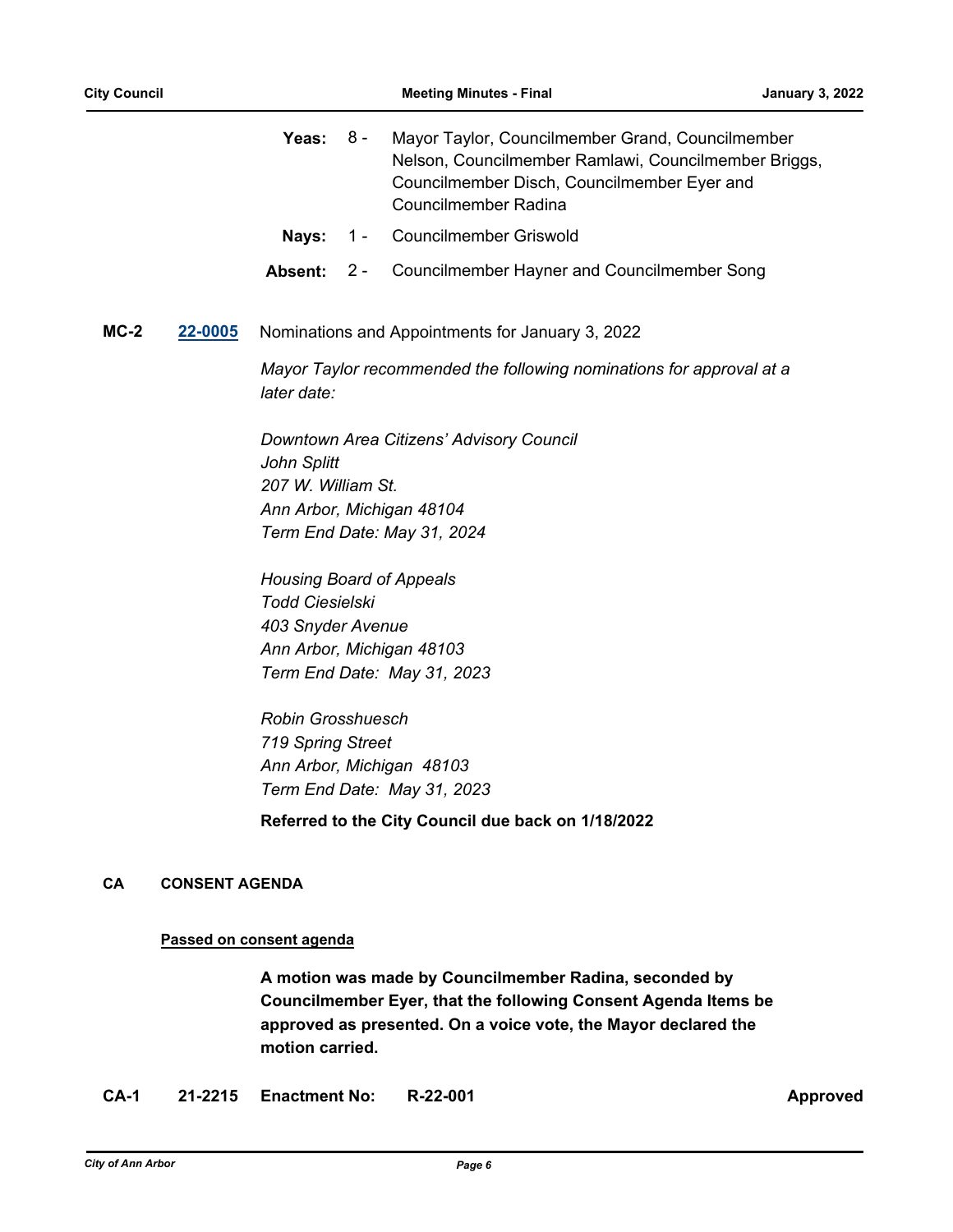Resolution to Approve the City's Contract with Delta Dental Plan of Michigan, Inc., for Claims Administration Services for the City's Dental Plan through December 31, 2024 (\$713,834 in 2022, \$785,217 in 2023, and \$866,276 in 2024)

#### **CA-2 21-2244 Enactment No: R-22-002 Approved**

Resolution to Approve the Renewal of the City's Contract with Blue Cross Blue Shield of Michigan to Provide Administrative Claims Processing Services and Related Stop-Loss Insurance Coverage Through BCS Insurance Company for the City's Health Care Plan on Behalf of Employees and Retirees and Their Dependents, and to Authorize the City Administrator to Execute the Necessary Documentation (\$2,165,695)

#### **CA-3 21-2276 Enactment No: R-22-003 Approved**

Resolution to Approve Deficit Elimination Plan as of June 30, 2021 for the Alternative Transportation Fund

#### **PUBLIC HEARINGS (3 MINUTES PER SPEAKER) PH**

### **FOR ZOOM MEETINGS, PHONE CALLERS CAN PRESS \*9 TO RAISE HANDS AND \*6 TO UNMUTE THEIR PHONES WHEN CALLED UPON TO SPEAK.**

**PH-1 [21-1956](http://a2gov.legistar.com/gateway.aspx?M=L&ID=28878)** An Ordinance to Amend Sections 5.22.3 (Storm Water Management and Soil Erosion) and 5.29.6 (Site Plans) of Chapter 55 (Unified Development Code) of Title V of the Code of the City of Ann Arbor (ORD-21-37)

> *A public hearing was conducted on the proposed amendment to Sections 5.22.3 (Storm Water Management and Soil Erosion) and 5.29.6 (Site Plans) of Chapter 55 (Unified Development Code) of Title V of the Code of the City of Ann Arbor (ORD-21-37). Notice of public hearing was published on December 16, 2021.*

*The following persons were present to speak at the hearing:*

*Abdulrahman Ateya, resident, spoke in support of the proposed ordinance, stating the need for more affordable housing. Michelle Hughes, resident, spoke in support.* James D'Amour, resident, spoke in opposition, stating Council approval *of site plans is necessary. Adam Jaskiewicz, resident, spoke in support. Anne Bannister, former Ward 1 Councilmember, expressed concern with the current draft of the ordinance.*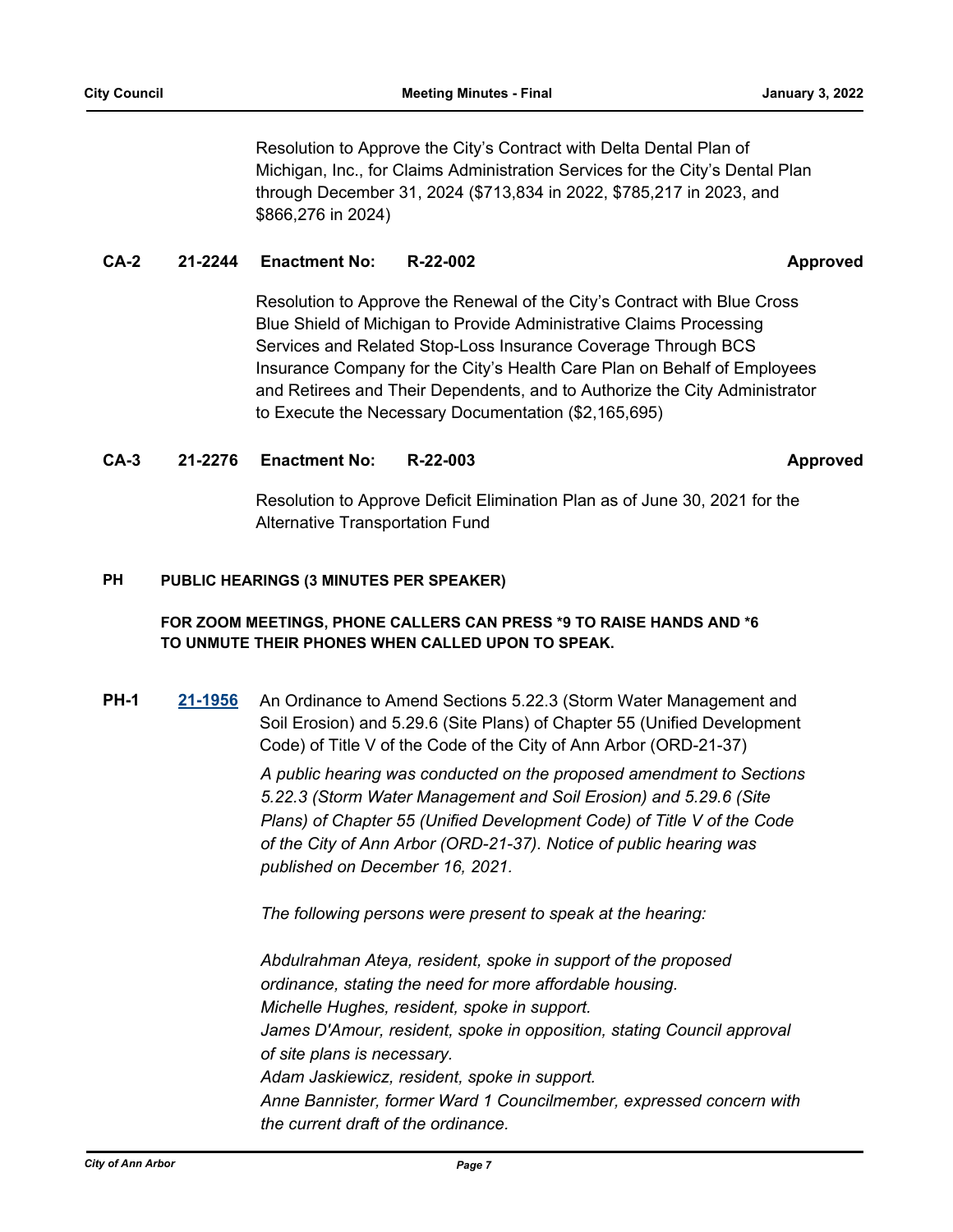*Luis Vasquez, Ward 1, spoke in support of the ordinance, stating the City currently has a housing crisis. Eric Lipson, Ward 4, concurred with previous speakers, stating Council oversight of the process is needed. Tom Stulberg, resident, spoke in opposition.*

*Seeing no further persons present to speak, Mayor Taylor declared the hearing closed.*

### **Held and Closed**

**PH-2 [21-2060](http://a2gov.legistar.com/gateway.aspx?M=L&ID=28979)** An Ordinance to Amend Chapter 14 (Purchasing, Contracting and Selling Procedure) of Title I of the Code of the City of Ann Arbor (ORD-21-41)

> *A public hearing was conducted on the proposed amendment to Chapter 14 (Purchasing, Contracting and Selling Procedure) of Title I of the Code of the City of Ann Arbor (ORD-21-41). Notice of public hearing was published December 30, 2021.*

*The following persons were present to speak at the hearing:*

*Michelle Hughes, resident, spoke in support of the ordinance amendments, stating she supported the Charter amendment as well.*

*Seeing no further comment, the Mayor declared the hearing closed.*

#### **Held and Closed**

**PH-3 [21-2268](http://a2gov.legistar.com/gateway.aspx?M=L&ID=29184)** Public Hearing to Consider the Establishment of an Industrial Development District at 3874, 3990, 3886, 3994, 3950, and 3958 Research Park Drive for Land Currently Owned by Sartorius BioAnalytical Instruments, Inc.

> *A public hearing was conducted on the proposed Establishment of an Industrial Development District at 3874, 3990, 3886, 3994, 3950, and 3958 Research Park Drive for Land Currently Owned by Sartorius BioAnalytical Instruments, Inc. Notice of public hearing was published on December 16, 2021.*

*The following persons were present to speak at the hearing:*

*Phil Santer, of Ann Arbor Spark, spoke in support of the proposed development district. Cam McCausland, of Sartorius LLC, spoke in support of the project.*

*Seeing no one further present for comment, the Mayor declared the*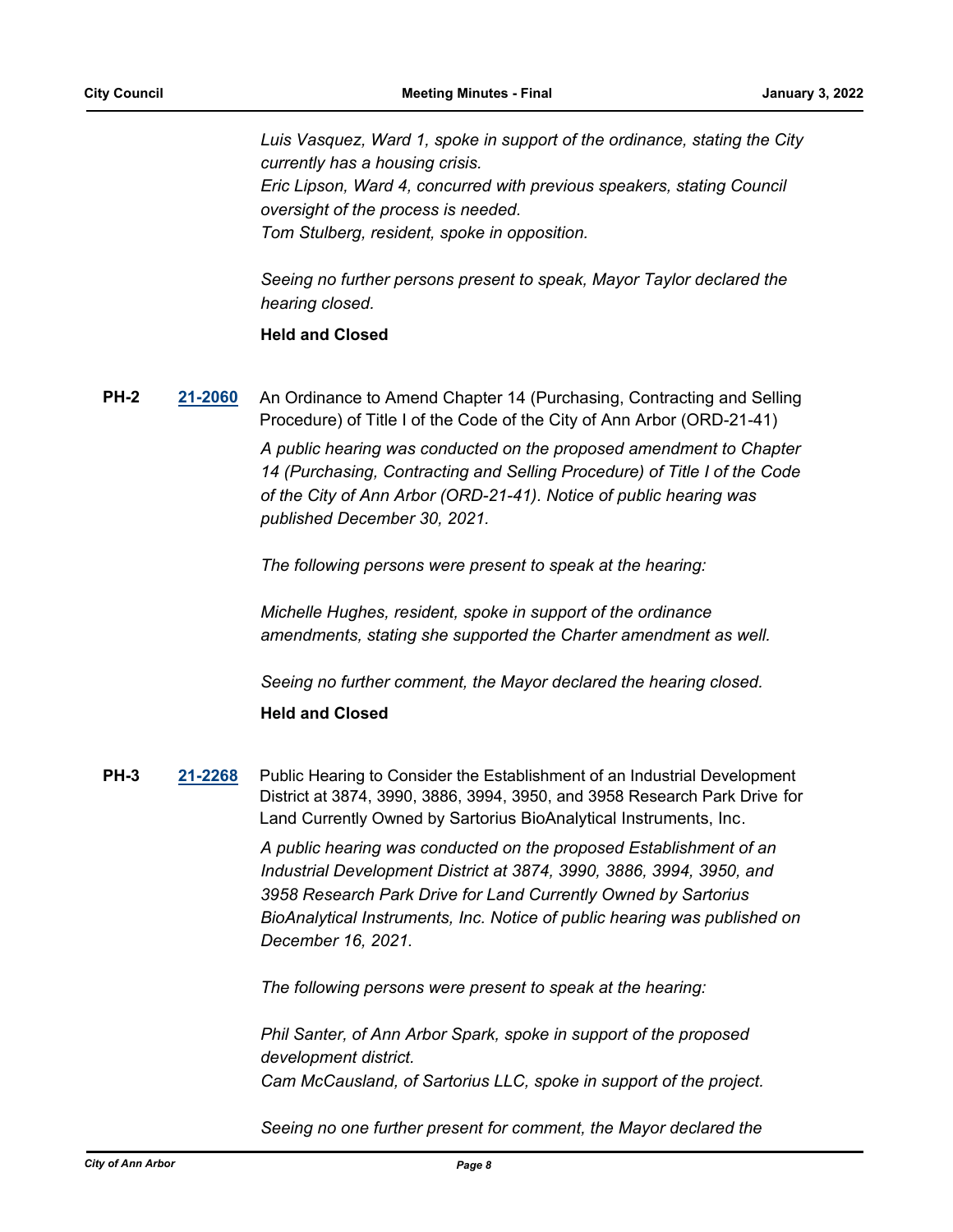*hearing closed.*

**Held and Closed**

#### **A APPROVAL OF COUNCIL MINUTES**

**A-1 [21-2269](http://a2gov.legistar.com/gateway.aspx?M=L&ID=29185)** Work Session of December 13 and Regular Session Meeting Minutes of December 20, 2021

> **A motion was made by Councilmember Griswold, seconded by Councilmember Disch, that the Work Session of December 13 and Regular Session Meeting Minutes of December 20, 2021 be approved. On a voice vote, the Mayor declared the motion carried.**

#### **B ORDINANCES - SECOND READING**

**B-1 [21-1956](http://a2gov.legistar.com/gateway.aspx?M=L&ID=28878)** An Ordinance to Amend Sections 5.22.3 (Storm Water Management and Soil Erosion) and 5.29.6 (Site Plans) of Chapter 55 (Unified Development Code) of Title V of the Code of the City of Ann Arbor (ORD-21-37)

> **A motion was made by Councilmember Disch, seconded by Councilmember Grand, that the Ordinance be adopted on Second Reading. On a roll call, the vote was as follows with the Mayor declaring the motion carried:**

- Yeas: 7 Mayor Taylor, Councilmember Grand, Councilmember Griswold, Councilmember Briggs, Councilmember Disch, Councilmember Eyer and Councilmember Radina  $7 -$
- **Nays:** 2 Councilmember Nelson and Councilmember Ramlawi
- **Absent:** 2 Councilmember Hayner and Councilmember Song
- **B-2 [21-2060](http://a2gov.legistar.com/gateway.aspx?M=L&ID=28979)** An Ordinance to Amend Chapter 14 (Purchasing, Contracting and Selling Procedure) of Title I of the Code of the City of Ann Arbor (ORD-21-41)

**A motion was made by Councilmember Eyer, seconded by Councilmember Radina, that the Ordinance be adopted on Second Reading. On a voice vote, the Mayor declared the motion carried.**

#### **C ORDINANCES - FIRST READING**

**C New Business - Staff:**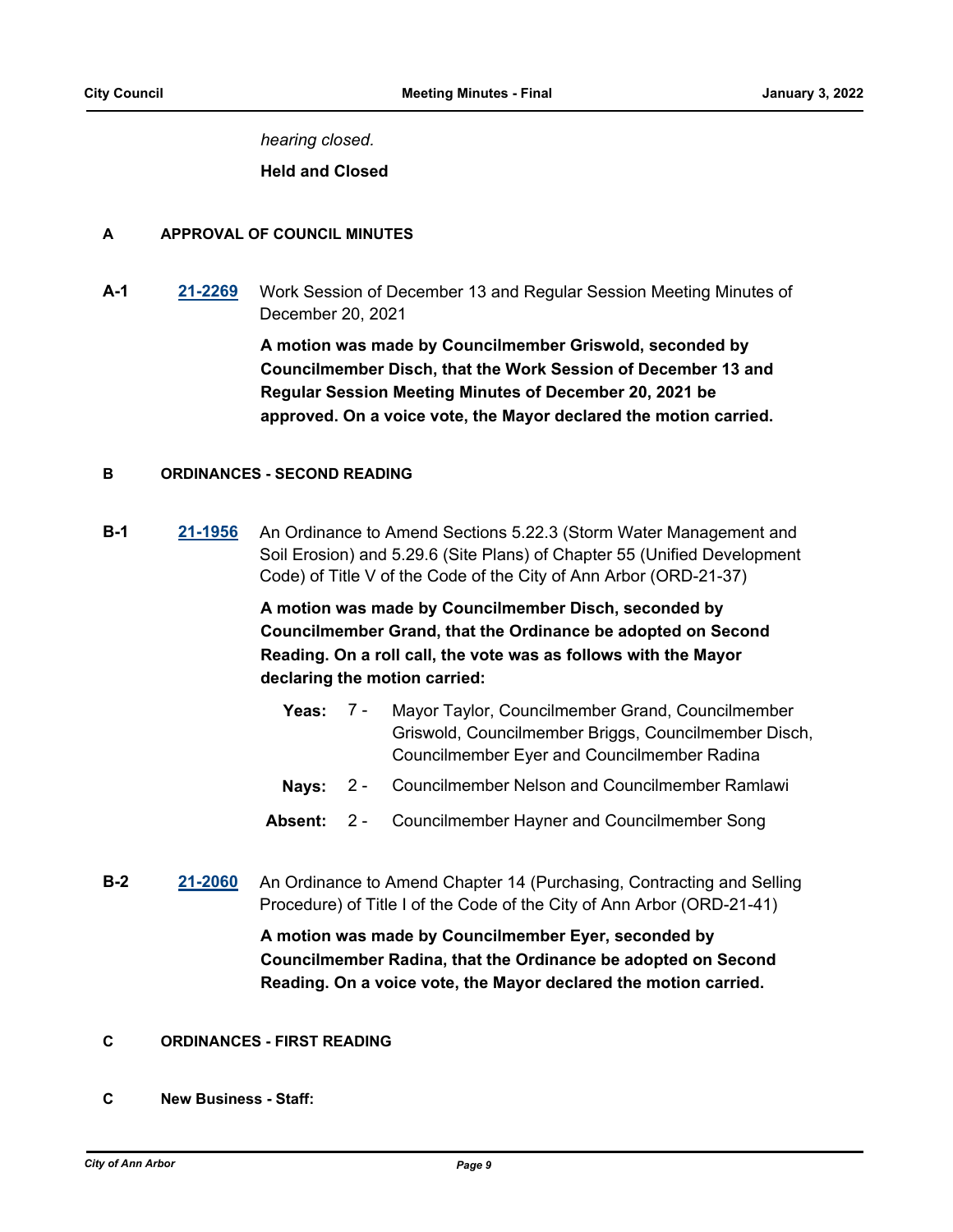**C-1 [21-2255](http://a2gov.legistar.com/gateway.aspx?M=L&ID=29171)** An Ordinance to Repeal and Replace Section 9:62 of Chapter 108 (Disorderly Conduct) of Title IX (Police Regulations) of the Code of the City of Ann Arbor (ORD-22-01)

> **A motion was made by Councilmember Grand, seconded by Councilmember Radina, that the Ordinance be approved on First Reading and should be returned by 1/18/2022. On a voice vote, the Mayor declared the motion carried.**

#### **D MOTIONS AND RESOLUTIONS**

- **DC New Business Council:**
- **DC-1 22-0012 Enactment No:**

### **A motion was made by Councilmember Griswold, seconded by Councilmember Briggs, that the Resolution be approved.**

Resolution to Improve Pedestrian Safety at Crosswalks with Reliable Illumination in the Short Term and Optimal LED Streetlights Within 5 Years

#### **22-0012 Enactment No: Postponed**

**A motion was made by Councilmember Griswold, seconded by Councilmember Radina, that the Resolution be postponed until January 18, 2022. On a voice vote, the Mayor declared the motion defeated.**

Resolution to Improve Pedestrian Safety at Crosswalks with Reliable Illumination in the Short Term and Optimal LED Streetlights Within 5 Years

#### **22-0012 Enactment No: Lay on the table**

**A motion was made by Councilmember Griswold, seconded by Councilmember Ramlawi, that the Resolution be tabled on the advice of the City Attorney. On a roll call, the vote was as follows with the Mayor declaring the motion carried:**

- **Yeas:** Mayor Taylor, Councilmember Grand, Councilmember Griswold, Councilmember Nelson, Councilmember Ramlawi, Councilmember Briggs, Councilmember Disch, Councilmember Eyer and Councilmember Radina Yeas:  $9 -$
- **Nays:** 0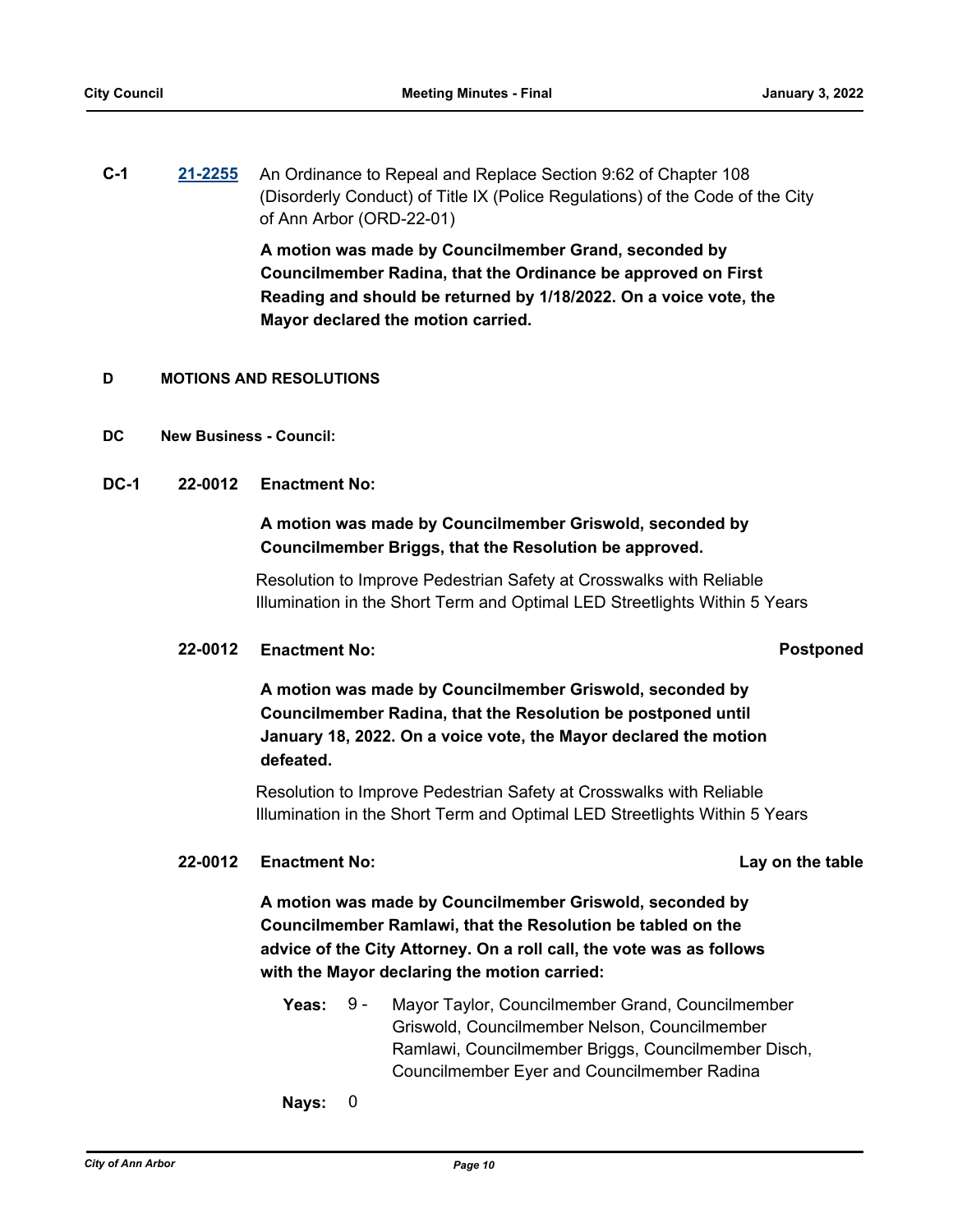#### **Absent:** 2 - Councilmember Hayner and Councilmember Song

Resolution to Improve Pedestrian Safety at Crosswalks with Reliable Illumination in the Short Term and Optimal LED Streetlights Within 5 Years

**DC-2 22-0013 Enactment No: R-22-004 Approved**

**A motion was made by Councilmember Grand, seconded by Councilmember Disch, that the Resolution be approved. On a roll call, the vote was as follows with the Mayor declaring the motion carried:**

Yeas: 9 - Mayor Taylor, Councilmember Grand, Councilmember Griswold, Councilmember Nelson, Councilmember Ramlawi, Councilmember Briggs, Councilmember Disch, Councilmember Eyer and Councilmember Radina 9 -

**Nays:** 0

**Absent:** 2 - Councilmember Hayner and Councilmember Song

Resolution to Approve Succession and Retention Agreement with Stephen K. Postema

#### **DC-3 22-0015 Enactment No: R-22-005 Approved**

**A motion was made by Councilmember Eyer, seconded by Councilmember Radina, that the Resolution be approved. On a roll call, the vote was as follows with the Mayor declaring the motion carried:**

- Yeas: 8 Mayor Taylor, Councilmember Grand, Councilmember Nelson, Councilmember Ramlawi, Councilmember Briggs, Councilmember Disch, Councilmember Eyer and Councilmember Radina 8 -
- **Nays:** 1 Councilmember Griswold
- **Absent:** 2 Councilmember Hayner and Councilmember Song

Resolution to Waive Attorney Client Privilege as to Attorney Salvatore Report and to Make the Report Public

**DC-4 22-0024 Enactment No: R-22-006 Approved**

**A motion was made by Councilmember Griswold, seconded by Councilmember Radina, that the Resolution be approved. On a voice vote, the Mayor declared the motion carried.**

Resolution in Support of Virtual Meetings under the OMA and SB-0705 and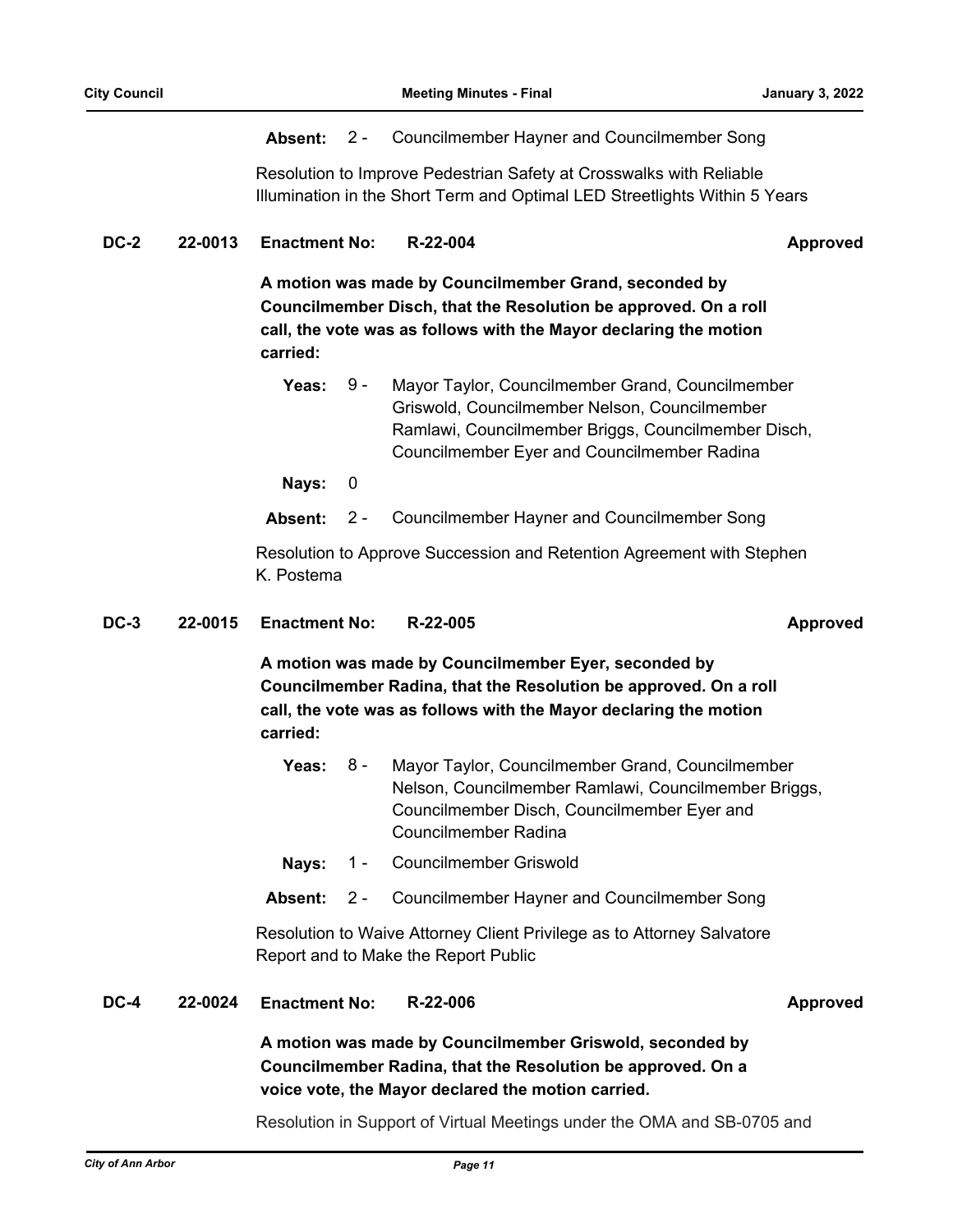SB-0792

- **DB New Business Boards and Commissions:**
- **DS New Business Staff:**

**CLOSED SESSION UNDER THE MICHIGAN OPEN MEETINGS ACT, INCLUDING BUT NOT LIMITED TO, LABOR NEGOTIATIONS STRATEGY, PURCHASE OR LEASE OF REAL PROPERTY, PENDING LITIGATION AND ATTORNEY/CLIENT PRIVILEGED COMMUNICATIONS SET FORTH OR INCORPORATED IN MCLA 15.268 (C), (D) (E), AND (H).**

*None.*

#### **E & F CLERK'S REPORT OF COMMUNICATIONS, PETITIONS AND REFERRALS**

**E The following communications were referred as indicated:**

#### **Passed on consent agenda**

**A motion was made by Councilmember Radina, seconded by Councilmember Disch, that the Clerk's Report of Communications, Petitions and Referrals be approved as presented. On a voice vote, the Mayor declared the motion carried.**

- **E-1 [21-2260](http://a2gov.legistar.com/gateway.aspx?M=L&ID=29176)** Energy Commission Resolution Recognizing the DDA for its Decarbonization and Sustainability
- **E-2 [21-2261](http://a2gov.legistar.com/gateway.aspx?M=L&ID=29177)** Energy Commission Resolution Recommending Ann Arbor City Council Authorize a Municipal Utility Feasibility Study and Initiate Work Towards Creation of a Municipal Sustainable Energy Utility (SEU)
- **E-3 [21-2273](http://a2gov.legistar.com/gateway.aspx?M=L&ID=29188)** Communication from Michigan Governor Gretchen Whitmer regarding City of Ann Arbor Charter Amendment Proposals for the November 8, 2022 **Election**
- **E-4 [22-0003](http://a2gov.legistar.com/gateway.aspx?M=L&ID=29194)** Geoffrey Perkins Resignation from the Building Board of Appeals

#### **F The following minutes were received for filing:**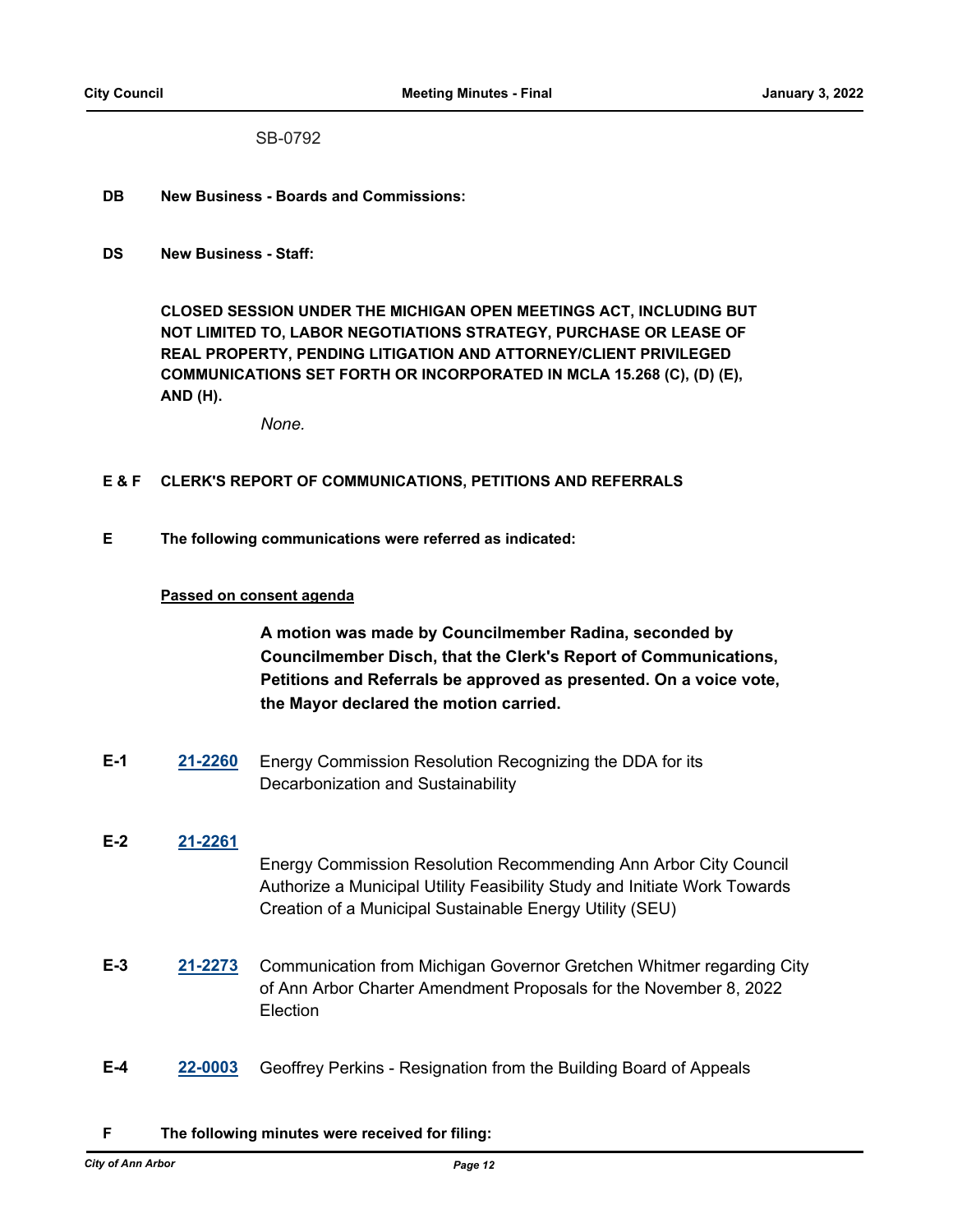| F-1   | 21-1272 | June 10, 2021 Historic District Commission Meeting Minutes  |
|-------|---------|-------------------------------------------------------------|
| $F-2$ | 21-1481 | July 8, 2021 Historic District Commission Meeting Minutes   |
| $F-3$ | 21-2054 | Minutes of the October 19, 2021 PAC Meeting                 |
| F-4   | 21-2211 | <b>HRC November Meeting Minutes</b>                         |
| F-5   | 22-0002 | Council Administration Committee Minutes - November 9, 2021 |

#### **G COMMUNICATIONS FROM THE CITY ATTORNEY**

#### **PUBLIC COMMENT - GENERAL (3 MINUTES EACH)**

#### **FOR ZOOM MEETINGS, PHONE CALLERS CAN PRESS \*9 TO RAISE HANDS AND \*6 TO UNMUTE THEIR PHONES WHEN CALLED UPON TO SPEAK.**

*Petals Sandcastle, downtown business owner, thanked Council for their work.*

*Abdulraham Ateya, resident, thanked Council for looking at items, AC-2 and AC-5.*

*Ken Garber, resident, clarified an earlier comment about the Planning Commission's vote on "The One" site plan.*

*Tom Stulberg, resident, spoke about Council behavior and party labels.*

*Luis Vasquez, Ward 1, thanked City Attorney Stephen Postema for his many years of service.*

*Zeke James spoke on behalf of the sex industry and urged Ann Arbor to consider decriminalization.*

*Ralph McKee, resident, spoke about Council behavior.*

*Eric Lipson, Ward 4, thanked City Attorney Postema for his years of service.*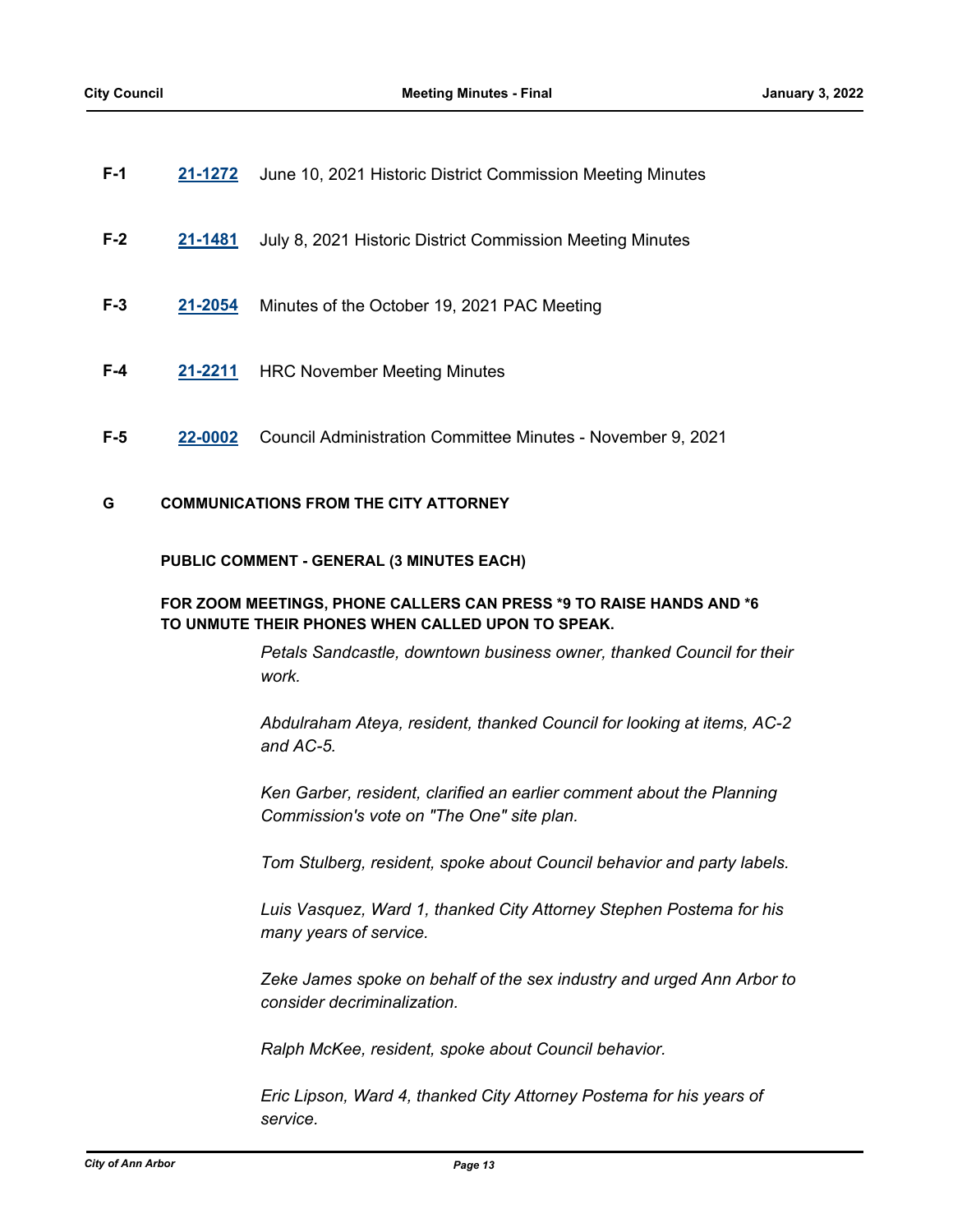*Eric Sturgis, resident, thanked Councilmember Nelson for creating a vote chart to keep track of Council action.*

*Brandon Dimcheff, resident, urged Council to wear N95 masks at in-person meetings.*

*Adam Goodman, Ward 5, spoke about crosswalk safety.*

#### **COMMUNICATIONS FROM COUNCIL**

*COUNCILMEMBER RAMLAWI*

*Councilmember Ramlawi thanked the public for their comments.* 

#### *COUNCILMEMBER DISCH*

*Councilmember Disch corrected her previous remarks regarding the votes taken on "The One" site plan.*

*Councilmember Disch reported that an \$800,000 grant had been awarded for improvements at the City's Drop-Off Station.*

#### *COUNCILMEMBER RADINA*

*Councilmember Radina announced his upcoming Ward 3 coffee hour with Councilmember Grand.* 

*Councilmember Radina also highlighted several resolutions from the Energy Commission on the Clerk's Report.*

#### *COUNCILMEMBER GRISWOLD*

*Councilmember Griswold thanked Mr. Postema for his work recruiting Mr. Dohoney.* 

*Councilmember Griswold provided an update regarding the UM Master Plan for north campus.*

#### **ADJOURNMENT**